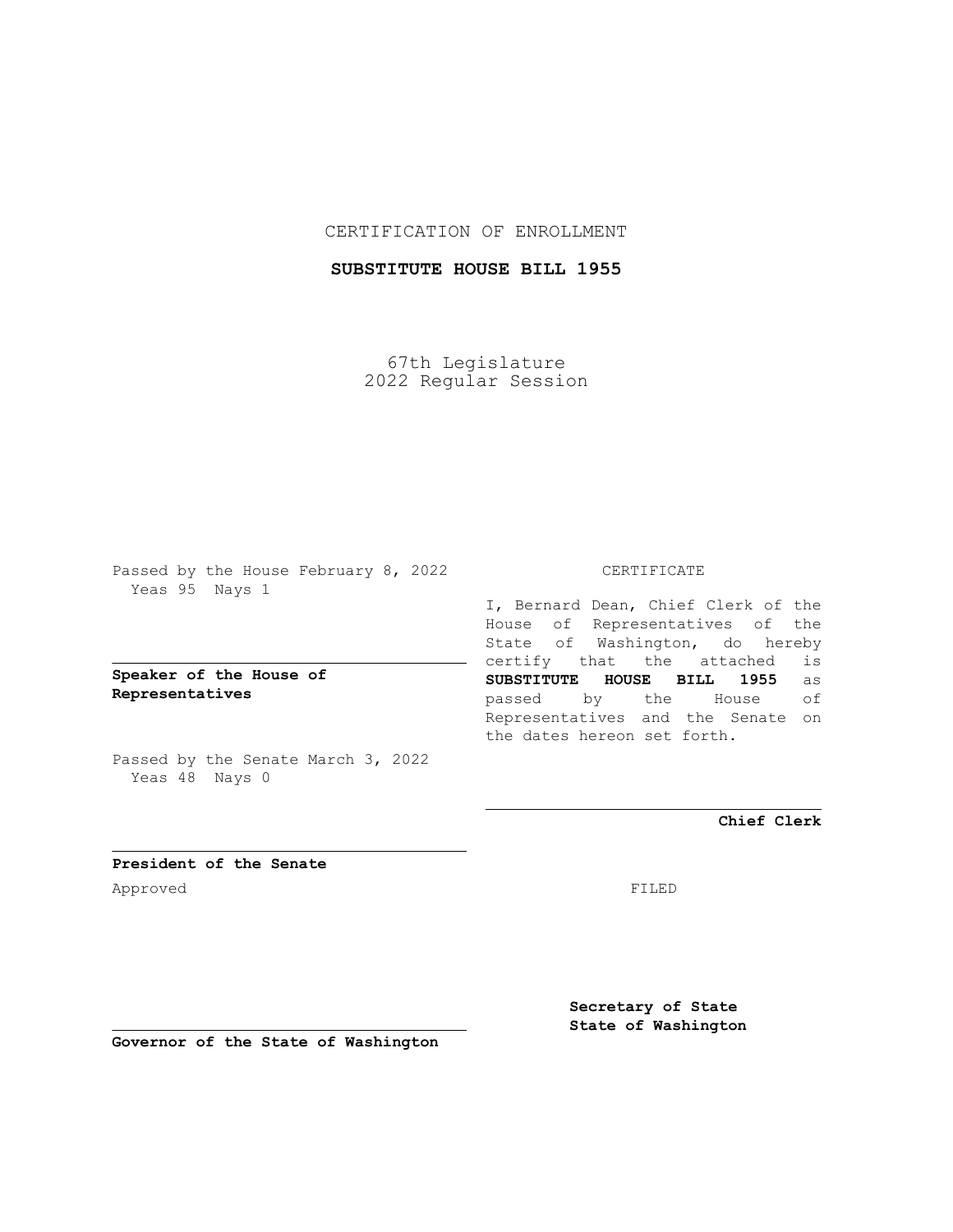## **SUBSTITUTE HOUSE BILL 1955**

Passed Legislature - 2022 Regular Session

**State of Washington 67th Legislature 2022 Regular Session**

By House Education (originally sponsored by Representatives Rule, Ramel, Ormsby, and Taylor)

READ FIRST TIME 02/03/22.

1 AN ACT Relating to creating uniformity in education requirements 2 for students who are the subject of a dependency proceeding; amending 3 RCW 28A.150.510, 28A.225.023, 28A.225.330, 28A.225.350, 28A.320.148, 4 28A.320.192, 28B.117.020, 74.13.550, and 74.13.631; and reenacting 5 and amending RCW 74.13.560.

6 BE IT ENACTED BY THE LEGISLATURE OF THE STATE OF WASHINGTON:

7 **Sec. 1.** RCW 28A.150.510 and 2017 3rd sp.s. c 6 s 336 are each 8 amended to read as follows:

9 (1) In order to effectively serve students who are ((dependent 10 pursuant to chapter 13.34 RCW)) the subject of a dependency 11 proceeding, education records shall be transmitted to the department 12 of children, youth, and families, the appropriate federally 13 recognized Indian tribe, or the state agency responsible for the 14 implementation of the unaccompanied refugee minors program within two 15 school days after receiving the request from the department $<sub>L</sub>$ </sub> 16 federally recognized Indian tribe, or state agency provided that the 17 department, the appropriate federally recognized Indian tribe, or the 18 state agency responsible for the implementation of the unaccompanied 19 refugee minors program certifies that it will not disclose to any 20 other party the education records without prior written consent of 21 the parent or student unless authorized to disclose the records under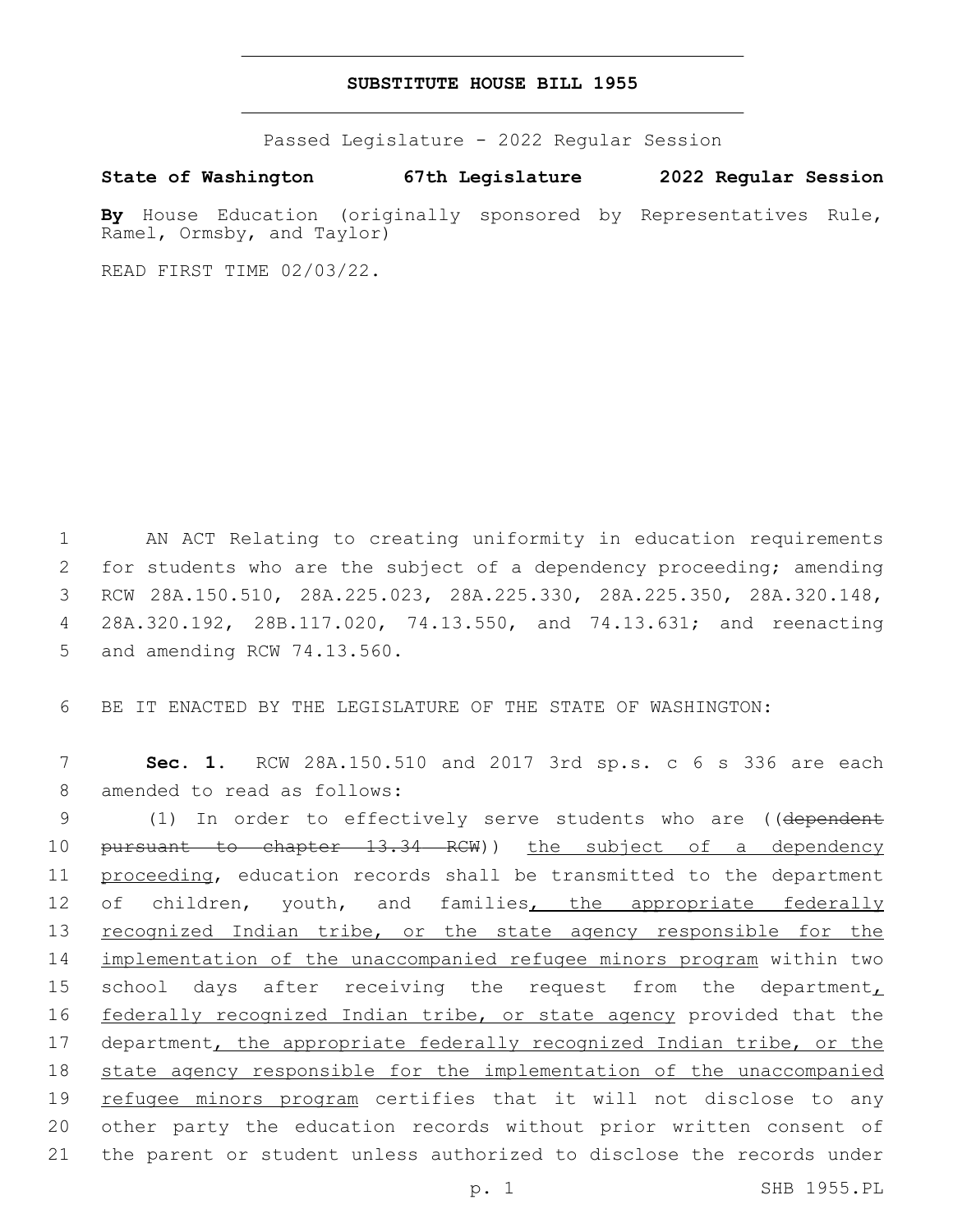state law. The department of children, youth, and families is authorized to disclose education records it obtains pursuant to this section to a foster parent, guardian, or other entity authorized by the department to provide residential care to the student. The department is also authorized to disclose educational records it obtains pursuant to this section to those entities with which it has contracted, or with which it is formally collaborating, having responsibility for educational support services and educational 9 outcomes of students who are ((dependent)) the subject of a 10 dependency proceeding pursuant to chapter 13.34 RCW. The department is encouraged to put in place data-sharing agreements to assure 12 accountability.

13 (2)(((a) The K-12 data governance group established under RCW 14 28A.300.507 shall create a comprehensive needs requirement document 15 detailing the specific information, technical capacity, and any 16 federal and state statutory and regulatory changes needed by school 17 districts, the office of the superintendent of public instruction, 18 the department of children, youth, and families, or the higher 19 education coordinating board or its successor, to enable the 20 provision, on at least a quarterly basis, of:

21 (i) Current education records of students who are dependent 22 pursuant to chapter 13.34 RCW to the department of children, youth, 23 and families and, from the department, to those entities with which 24 the department has contracted, or with which it is formally 25 collaborating, having responsibility for educational support services 26 and educational outcomes; and

27 (ii) The names and contact information of students who are dependent pursuant to chapter 13.34 RCW and are thirteen years or 29 older to the higher education coordinating board or its successor and the private agency with which it has contracted to perform outreach for the passport to college promise program under chapter 28B.117 RCW or the college bound scholarship program under chapter 28B.118 RCW.

 (b) In complying with (a) of this subsection, the K-12 data governance group shall consult with: Educational support service 35 organizations, with which the department of children, youth, and families contracts or collaborates, having responsibility for educational support services and educational outcomes of dependent 38 students; the passport to college advisory committee; the education support service organizations under contract to perform outreach for 40 the passport to college promise program under chapter 28B.117 RCW;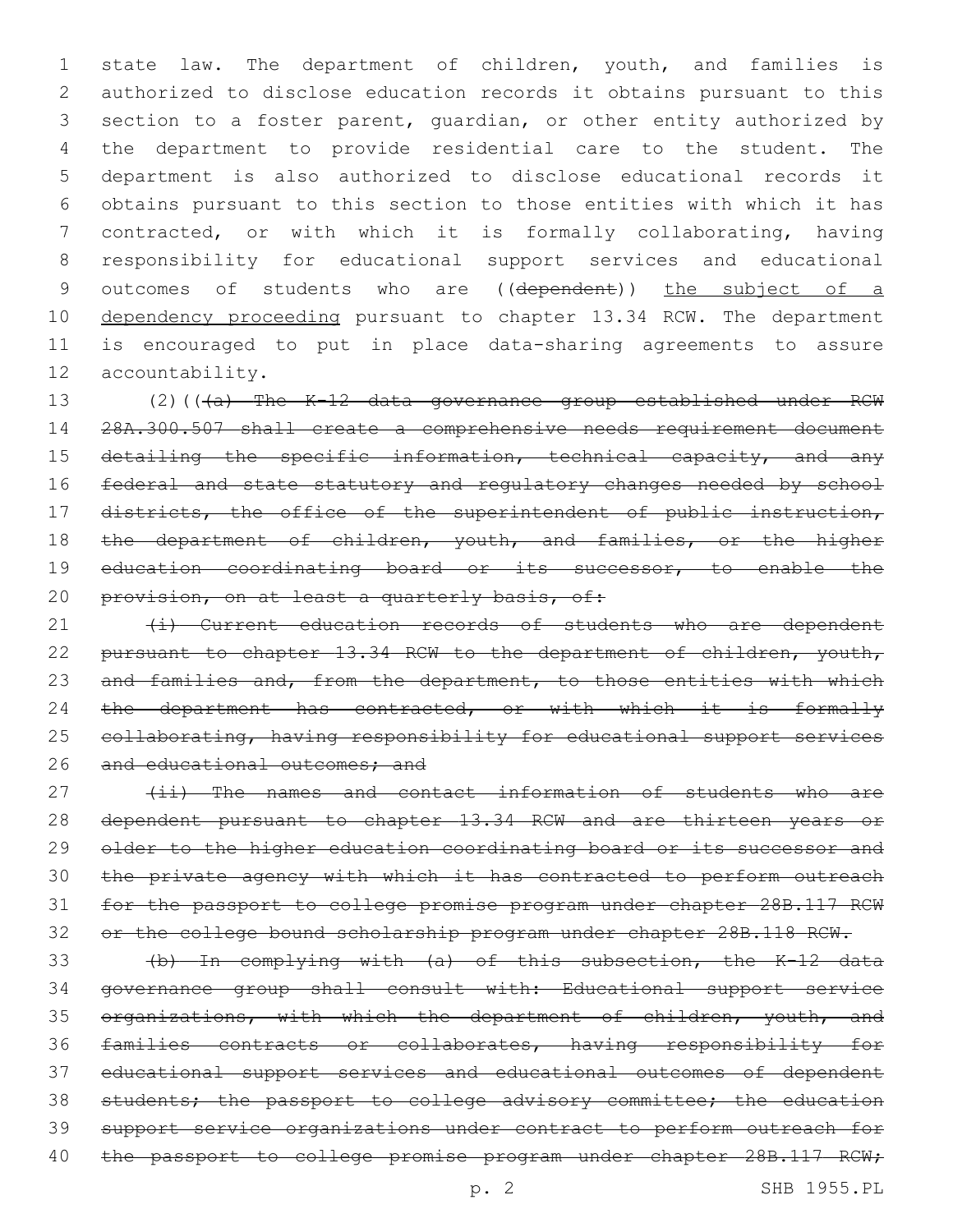1 the department of children, youth, and families; the office of the 2 attorney general; the higher education coordinating board or its 3 successor; and the office of the administrator for the courts)) For 4 the purposes of this section, "students who are the subject of a 5 dependency proceeding" means a child or youth who is located in 6 Washington state, and who is: 7 (a) The subject of a shelter care or dependency order issued

8 pursuant to chapter 13.34 RCW or an equivalent order of a tribal 9 court of a federally recognized Indian tribe; or

10 (b) Eligible for benefits under the federal foster care system as 11 defined in RCW 28B.117.020.

12 **Sec. 2.** RCW 28A.225.023 and 2013 c 182 s 9 are each amended to 13 read as follows:

14 (1) A school district representative or school employee shall 15 review unexpected or excessive absences with ((a youth)) students who 16 ((is dependent pursuant to chapter 13.34 RCW)) are the subject of a 17 dependency proceeding and adults involved with ((that youth)) the 18 students, to include the ((youth's caseworker)) students' 19 caseworkers, educational ((Hiaison, attorney)) liaisons, attorneys if 20 ((one is)) appointed, ((parent)) parents or legal guardians, and 21 foster parents or the ((person)) persons providing placement for the 22 ((youth)) students. The purpose of the review is to determine the 23 cause of the absences, taking into account: Unplanned school 24 transitions, periods of running from care, inpatient treatment, 25 incarceration, school adjustment, educational gaps, psychosocial 26 issues, and unavoidable appointments during the school day. A school 27 district representative or a school employee must proactively support 28 the ((youth's)) students' school work so the student does not fall 29 behind and to avoid suspension or expulsion based on truancy.

30 (2) For the purposes of this section, "students who are the 31 subject of a dependency proceeding" has the same meaning as in RCW 32 28A.150.510.

33 **Sec. 3.** RCW 28A.225.330 and 2021 c 120 s 2 are each amended to 34 read as follows:

 (1) When enrolling a student who has attended school in another school district, the school enrolling the student may request the parent and the student to briefly indicate in writing whether or not 38 the student has: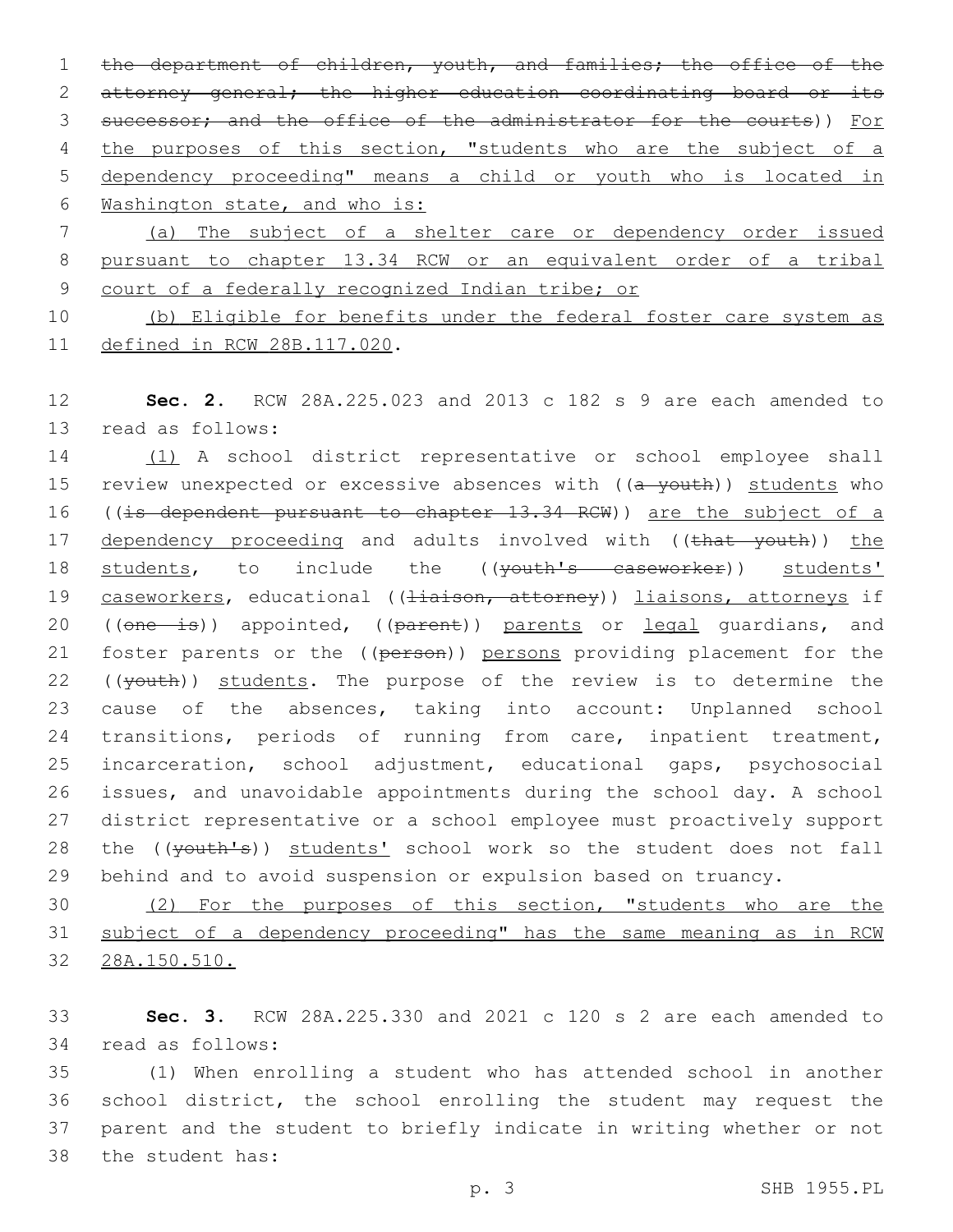- (a) Any history of placement in special educational programs;
- (b) Any past, current, or pending disciplinary action;

 (c) Any history of violent behavior, or behavior listed in RCW 13.04.155;4

(d) Any unpaid fines or fees imposed by other schools; and

 (e) Any health conditions affecting the student's educational 7 needs.

 (2) The school enrolling the student shall request the student's permanent record including records of disciplinary action, history of violent behavior or behavior listed in RCW 13.04.155, attendance, immunization records, and academic performance from the school the 12 student previously attended.

 (3) Upon request, school districts shall furnish a set of unofficial educational records to a parent or guardian of a student who is transferring out of state and who meets the definition of a child of a military family in transition under Article II of RCW 28A.705.010. School districts may charge the parent or guardian the actual cost of providing the copies of the records.

 (4) If information is requested under subsection (2) of this section, the information shall be transmitted within two school days after receiving the request and the records shall be sent as soon as possible. The records of a student who meets the definition of a child of a military family in transition under Article II of RCW 24 28A.705.010 shall be sent within ((ten)) 10 days after receiving the request. Any school district or district employee who releases the information in compliance with this section is immune from civil liability for damages unless it is shown that the school district employee acted with gross negligence or in bad faith. The professional educator standards board shall provide by rule for the discipline under chapter 28A.410 RCW of a school principal or other chief administrator of a public school building who fails to make a good faith effort to assure compliance with this subsection.

 (5) Any school district or district employee who releases the information in compliance with federal and state law is immune from civil liability for damages unless it is shown that the school district or district employee acted with gross negligence or in bad 37 faith.

38 (6)(a) A school may not prevent ( $(a - student)$ ) students who ( $(i\text{-}s$ 39 dependent)) are the subject of a dependency proceeding pursuant to chapter 13.34 RCW from enrolling if there is incomplete information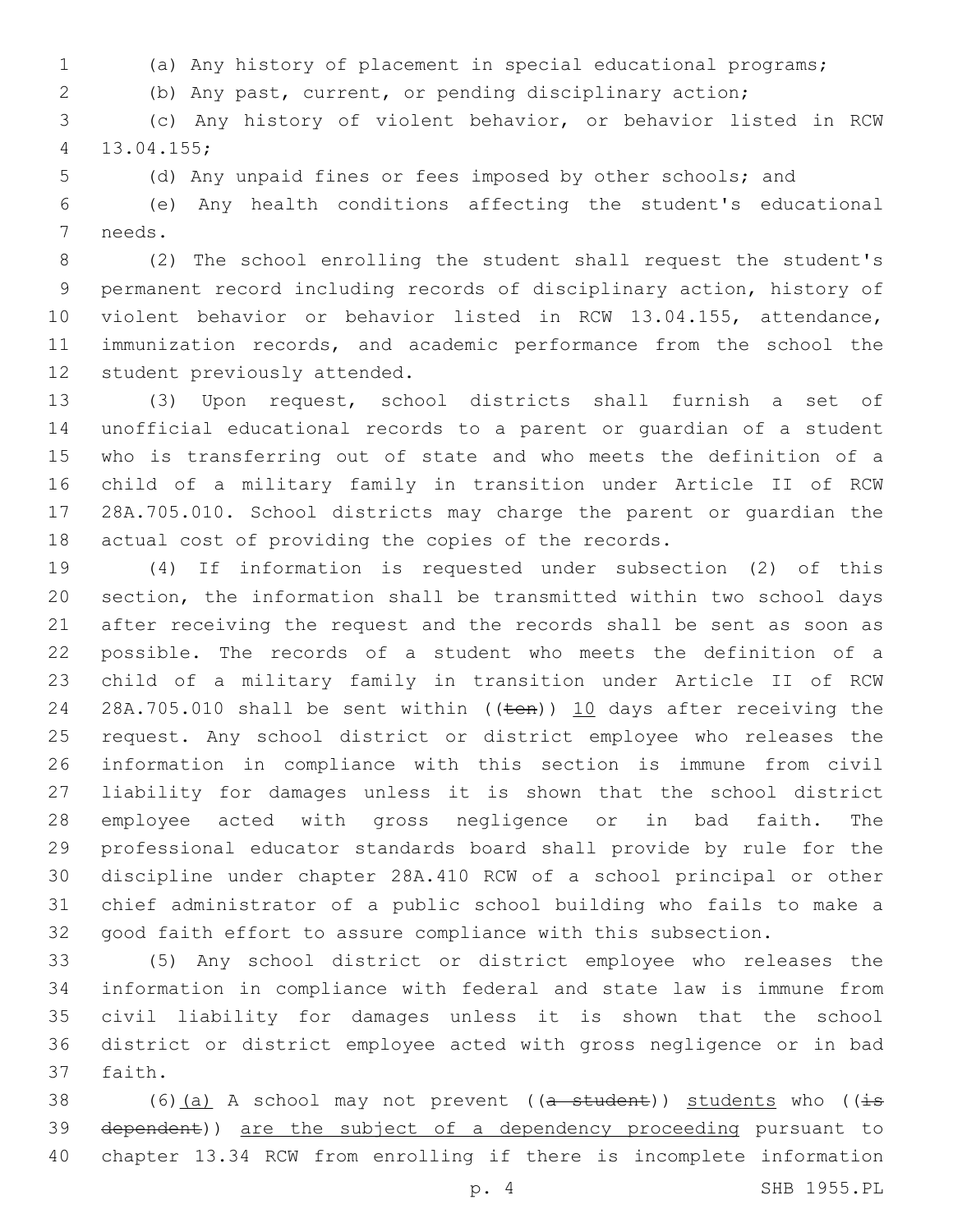1 as enumerated in subsection (1) of this section during the  $((\text{ten}))$  10 2 business days that the department of ((social and health services)) children, youth, and families has to obtain that information under 4 RCW 74.13.631. ((<del>In addition, upon</del>))

 (b) If the student who is the subject of a dependency proceeding is subject to an order in a federally recognized tribal court that is the equivalent of a shelter care or dependency order pursuant to chapter 13.34 RCW, or the student is eligible for benefits under the federal foster care system as defined in RCW 28B.117.020, the school may not prevent the student from enrolling if there is incomplete information as enumerated in subsection (1) of this section during the 10 business days from the date the equivalent order is entered or 13 from a date determined by the state agency responsible for implementing the unaccompanied refugee minors program.

 (c) Upon enrollment of a student who is ((dependent pursuant to chapter 13.34 RCW)) the subject of a dependency proceeding, the school district must make reasonable efforts to obtain and assess that child's educational history in order to meet the child's unique 19 needs within two business days.

20 (7) For the purposes of this section, "students who are the subject of a dependency proceeding" has the same meaning as in RCW 28A.150.510.

 **Sec. 4.** RCW 28A.225.350 and 2018 c 139 s 2 are each amended to read as follows:24

25 (1)(a) The protocols required by RCW 74.13.560 for making best 26 interest determinations for students ((in out-of-home care)) who are 27 the subject of a dependency proceeding pursuant to chapter 13.34 RCW 28 must comply with the provisions of this section.

29 (b) The requirements of this section, and the development protocols described in RCW 74.13.560 for making best interest 31 determinations for students who are the subject of a dependency proceeding pursuant to chapter 13.34 RCW, may also be applied to students who are the subject of a federally recognized tribal court shelter care or dependency order that is the equivalent of a shelter 35 care or dependency order issued pursuant to chapter 13.34 RCW, and students who are eligible for benefits under the federal foster care system as defined in RCW 28B.117.020.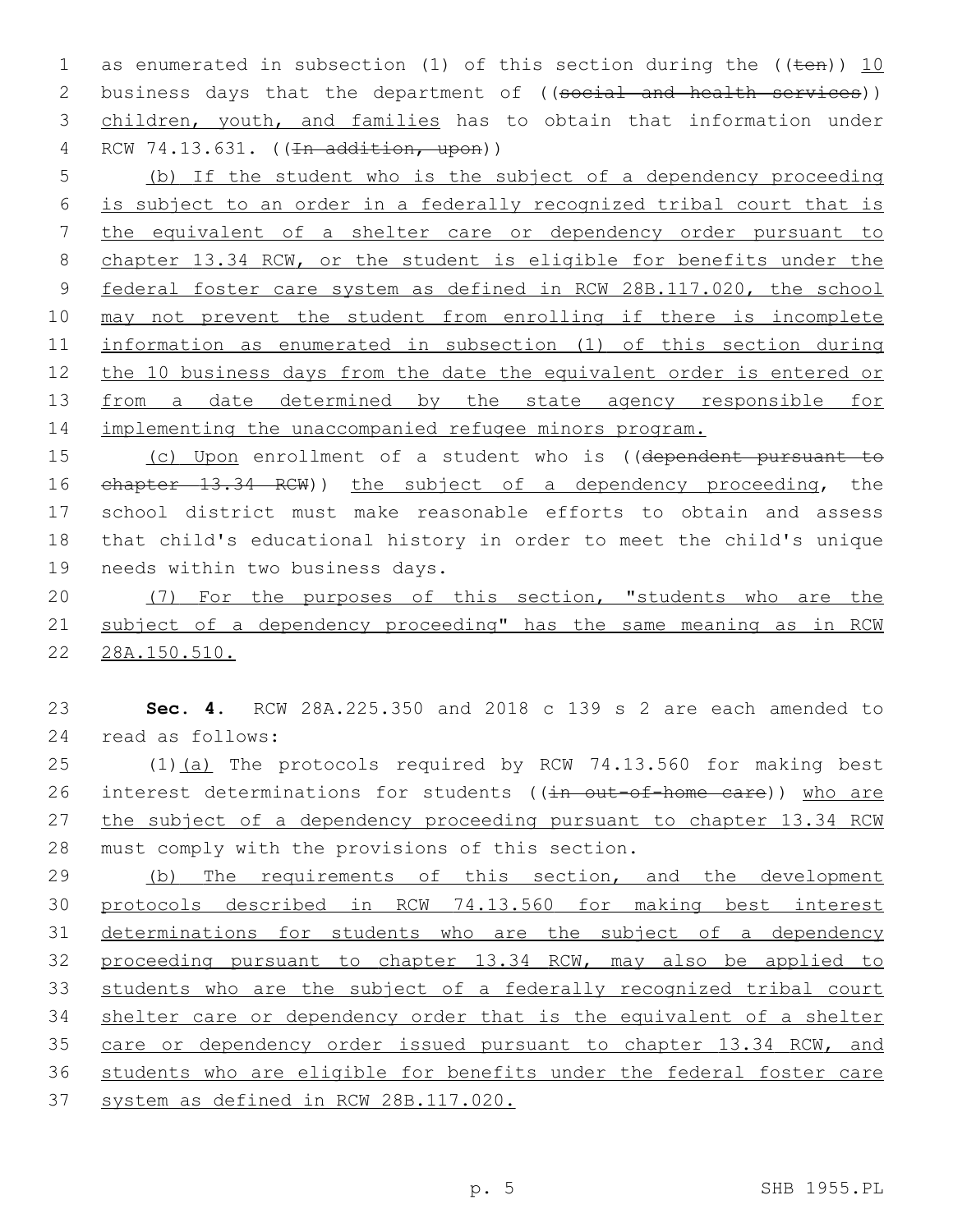1 (2)(a) Best interest determinations should be made as quickly as 2 possible in order to prevent educational discontinuity for the 3 student.

 (b) When making best interest determinations, every effort should be made to gather meaningful input from relevant and appropriate persons on their perspectives regarding which school the student 7 should attend ((during his or her time in out-of-home care)) while 8 the subject of a dependency proceeding, consistent with the student's case plan. Relevant and appropriate persons include:

 (i) Representatives of the department of children, youth, and families for students who are the subject of a dependency proceeding pursuant to chapter 13.34 RCW, or representatives of other applicable 13 child welfare agencies;

14 (ii) Representatives of the school of origin, such as a teacher, 15 counselor, coach, or other meaningful person in the student's life;

16 (iii) Biological parents;

17 (iv) Foster parents;

18 (v) Educational liaisons identified under RCW 13.34.045;

19 (vi) The student's relatives; and

20 (vii) Depending on ((his or her)) the student's age, the student.

21 (3) In accordance with RCW 74.13.550, whenever practical and in 22 their best interest, students ((placed into out-of-home care)) who 23 are the subject of a dependency proceeding must remain enrolled in 24 ((the school that they were attending at the time they entered out-25 of-home care)) their school of origin.

 (4) Student-centered factors must be used to determine what is in a student's best interest. In order to make a well-informed best interest determination, a variety of student-centered factors should 29 be considered, including:

30 (a) How long is the student's current ((out-of-home)) care 31 placement expected to last?

32 (b) What is the student's permanency plan and how does it relate 33 to school stability?

34 (c) How many schools has the student attended in the current 35 year?

36 (d) How many schools has the student attended over the past few 37 years?

38 (e) Considering the impacts of past transfers, how may 39 transferring to a new school impact the student academically, 40 emotionally, physically, and socially?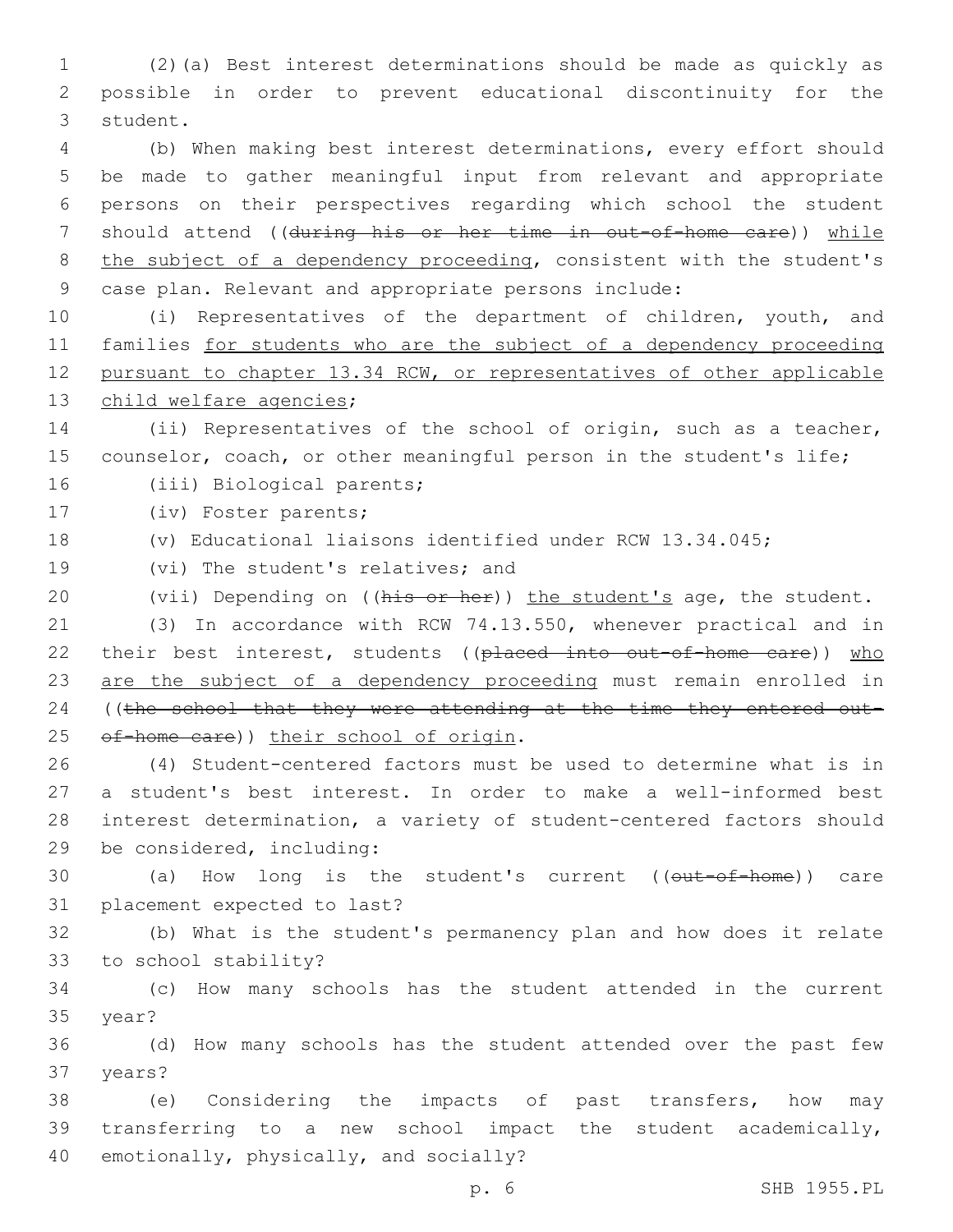1 (f) What are the immediate and long-term educational plans of, 2 and for, the student?

(g) How strong is the student academically?3

4 (h) If the student has special needs, what impact will 5 transferring to a new school have on the student's progress and services?6

7 (i) To what extent are the programs and activities at the 8 potential new school comparable to, or more appropriate than, those 9 at the school of origin?

10 (j) Does one school have programs and activities that address the 11 unique needs or interests of the student that the other school does 12 not have?

13 (k) Which school does the student prefer?

14 (1) How deep are the ((child's)) student's ties to ((his or her)) 15 the student's school of origin?

16 (m) Would the timing of the school transfer coincide with a 17 logical juncture, such as after testing, after an event that is 18 significant to the student, or at the end of the school year?

 (n) How would changing schools affect the student's ability to earn full academic credit, participate in sports or other extracurricular activities, proceed to the next grade, or graduate on 22 time?

23 (o) How would the commute to the school under consideration 24 impact the student, in terms of distance, mode of transportation, and 25 travel time?

26 (p) How anxious is the student about having been removed from the 27 home or about any upcoming moves?

28 (q) What school does the student's sibling attend?

(r) Are there safety issues to consider?29

30 (5) The student must remain in ((his or her)) the student's 31 school of origin while a best interest determination is made and 32 while disputes are resolved in order to minimize disruption and 33 reduce the number of school transfers.

34 (6) School districts are encouraged to use any:

 (a) Best interest determination guide developed by the office of the superintendent of public instruction during the discussion about the advantages and disadvantages of keeping the student in the school 38 of origin or transferring the student to a new school; and

39 (b) Dispute resolution process developed by the office of the 40 superintendent of public instruction when there is a disagreement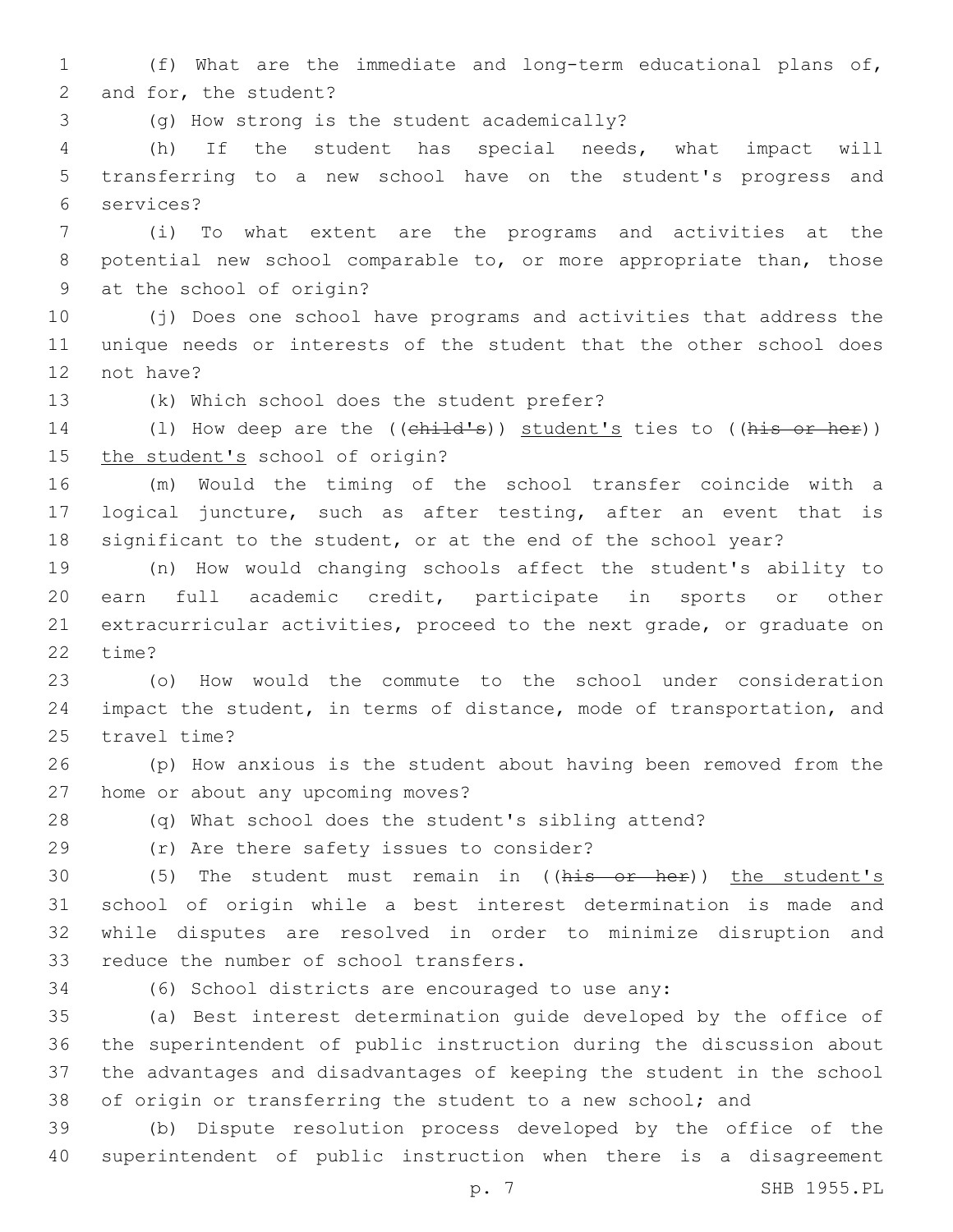1 about school placement, ((the provision of educational services)) a 2 best interest determination, or a dispute between agencies.

3 (7) The special education services of a student must not be 4 interrupted by a transfer to a new school.

 (8)(a) If the student's care placement changes to an area served by another school district, and it is determined to be in the best interest of the student to remain in the school of origin, the school district of origin and the school district in which the student is living shall agree upon a method to apportion the responsibility and costs for providing the student with transportation to and from the school of origin. If the school districts are unable to agree upon an 12 apportionment method, the responsibility and costs for transportation 13 shall be shared equally between the districts.

14 (b) In accordance with this subsection, the department of 15 children, youth, and families will reimburse school districts for 16 half of all excess transportation costs for students under the 17 placement and care authority of the department of children, youth, 18 and families.

19 (9) For the purposes of this section, "((out-of-home care)) 20 students who are the subject of a dependency proceeding" has the same 21 meaning as in RCW ((13.34.030)) 28A.150.510, and "school of origin" 22 means the school in which a child is enrolled at the time of 23 placement in foster care. If a child's foster care placement changes, 24 the school of origin must be considered the school in which the child 25 is enrolled at the time of the placement change.

26 **Sec. 5.** RCW 28A.320.148 and 2021 c 95 s 2 are each amended to 27 read as follows:

28 (1) ((Each)) For the purpose of addressing education barriers for 29 students who are the subject of a dependency proceeding, each school 30 district must ((designate)): (a) Designate a foster care liaison to 31 facilitate district compliance with state and federal laws related to 32 students who are ((dependent pursuant to chapter 13.34 RCW)) the 33 subject of a dependency proceeding; and  $((\pm e))$  (b) collaborate with 34 the department of children, youth, and families ((to address 35 educational barriers for these students)), the appropriate federally 36 recognized Indian tribe, or the state agency responsible for the 37 implementation of the unaccompanied refugee minors program. The role 38 and responsibilities of a foster care liaison may include: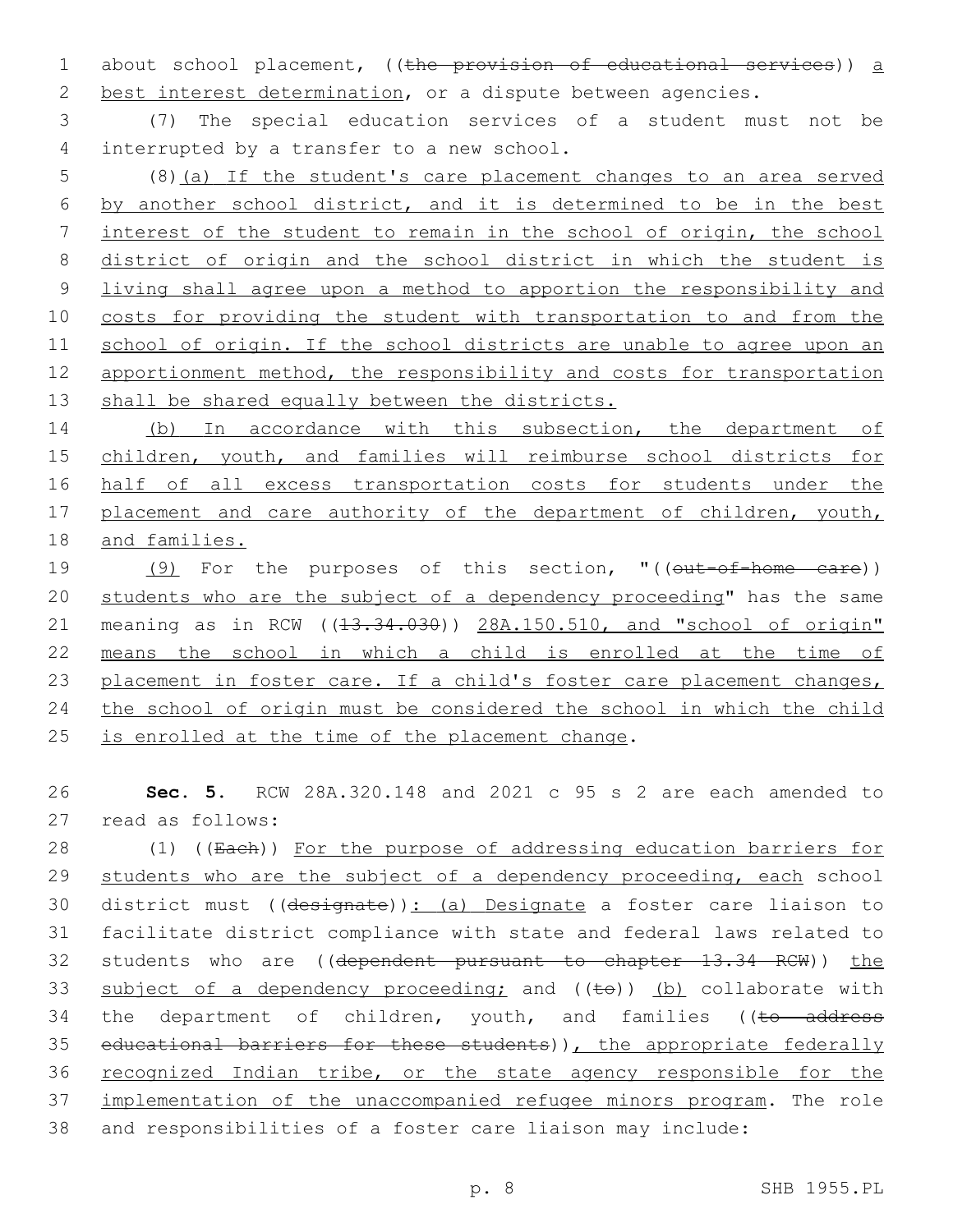(a) Coordinating ((with the department of children, youth, and families on)) the implementation of state and federal laws related to 3 students who are ((dependent pursuant to chapter 13.34 RCW)) the 4 subject of a dependency proceeding;

 (b) Coordinating with foster care education program staff at the office of the superintendent of public instruction;

 (c) Attending training and professional development opportunities 8 to improve school district implementation efforts;

 (d) Serving as the primary contact person for representatives of 10 the department of children, youth, and families;

 (e) Leading and documenting the development of a process for making best interest determinations in accordance with RCW 13 28A.225.350;

 (f) Facilitating immediate enrollment in accordance with RCW 15 28A.225.330;

 (g) Facilitating the transfer of records in accordance with RCW 17 28A.150.510 and 28A.225.330;

 (h) Facilitating data sharing with child welfare agencies consistent with state and federal privacy laws and rules;

(i) Developing and coordinating local transportation procedures;

 (j) Managing best interest determination and transportation cost disputes according to the best practices developed by the office of 23 the superintendent of public instruction;

24 (k) Ensuring that students who are ((dependent pursuant to 25 ehapter 13.34 RCW)) the subject of a dependency proceeding are enrolled in and regularly attending school, consistent with RCW 27 28A.225.023; and

 (l) Providing professional development and training to school staff on state and federal laws related to students who are ((dependent pursuant to chapter 13.34 RCW)) the subject of a 31 dependency proceeding and their educational needs, as needed.

 (2) Each K-12 public school in the state must establish a building point of contact in each elementary school, middle school, and high school. These points of contact must be appointed by the principal of the designated school, in consultation with the district foster care liaison, and are responsible for coordinating services and resources for students in foster care as outlined in subsection 38 (1) of this section.

 (3) The district foster care liaison is responsible for training 40 building points of contact.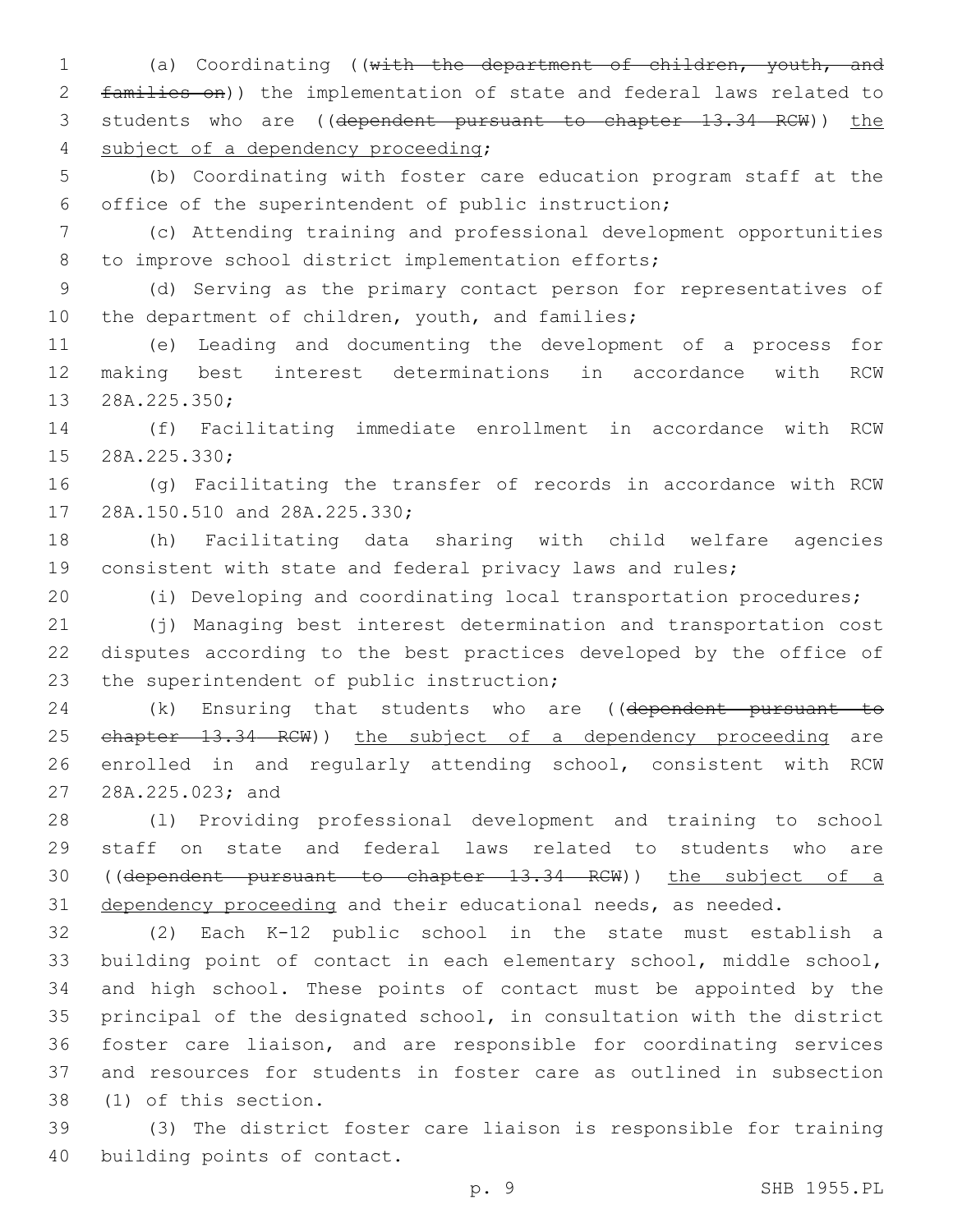(4) The office of the superintendent of public instruction shall make available best practices for choosing and training building 3 points of contact to each school district.

 (5) For the purposes of this section, "students who are the subject of a dependency proceeding" has the same meaning as in RCW 28A.150.510.

 **Sec. 6.** RCW 28A.320.192 and 2021 c 164 s 4 are each amended to 8 read as follows:

 (1) ((In order to eliminate barriers and facilitate)) School districts must incorporate the procedures in this section for the purpose of eliminating barriers and facilitating the on-time grade level progression and graduation of students who are homeless as 13 described in RCW 28A.300.542, ((dependent pursuant to chapter 13.34 14 RCW)) students who are the subject of a dependency proceeding, at- risk youth or children in need of services pursuant to chapter 13.32A 16 RCW, ((OP)) and students who are in or have been released from an 17 institutional education facility((<del>, school districts must incorporate</del> 18 the procedures in this section)).

 (2) School districts must waive specific courses required for graduation if similar coursework has been satisfactorily completed in another school district or must provide reasonable justification for denial. Should a waiver not be granted to a student who would qualify to graduate from the sending school district, the receiving school district must provide an alternative means of acquiring required 25 coursework so that graduation may occur on time.

 (3) School districts must consolidate partial credit, unresolved, or incomplete coursework and provide opportunities for credit accrual in a manner that eliminates academic and nonacademic barriers for the 29 student.

 (4) For students in or released from an institutional education facility, school districts must provide students with access to world language proficiency tests, American sign language proficiency tests, and general education development tests. Access to the tests may not be conditioned or otherwise dependent upon a student's request. School districts must award at least one high school credit to students upon meeting the standard established by the state board of education under subsection (9) of this section on a world language or American sign language proficiency test or a general education development test. Additional credits may be awarded by the district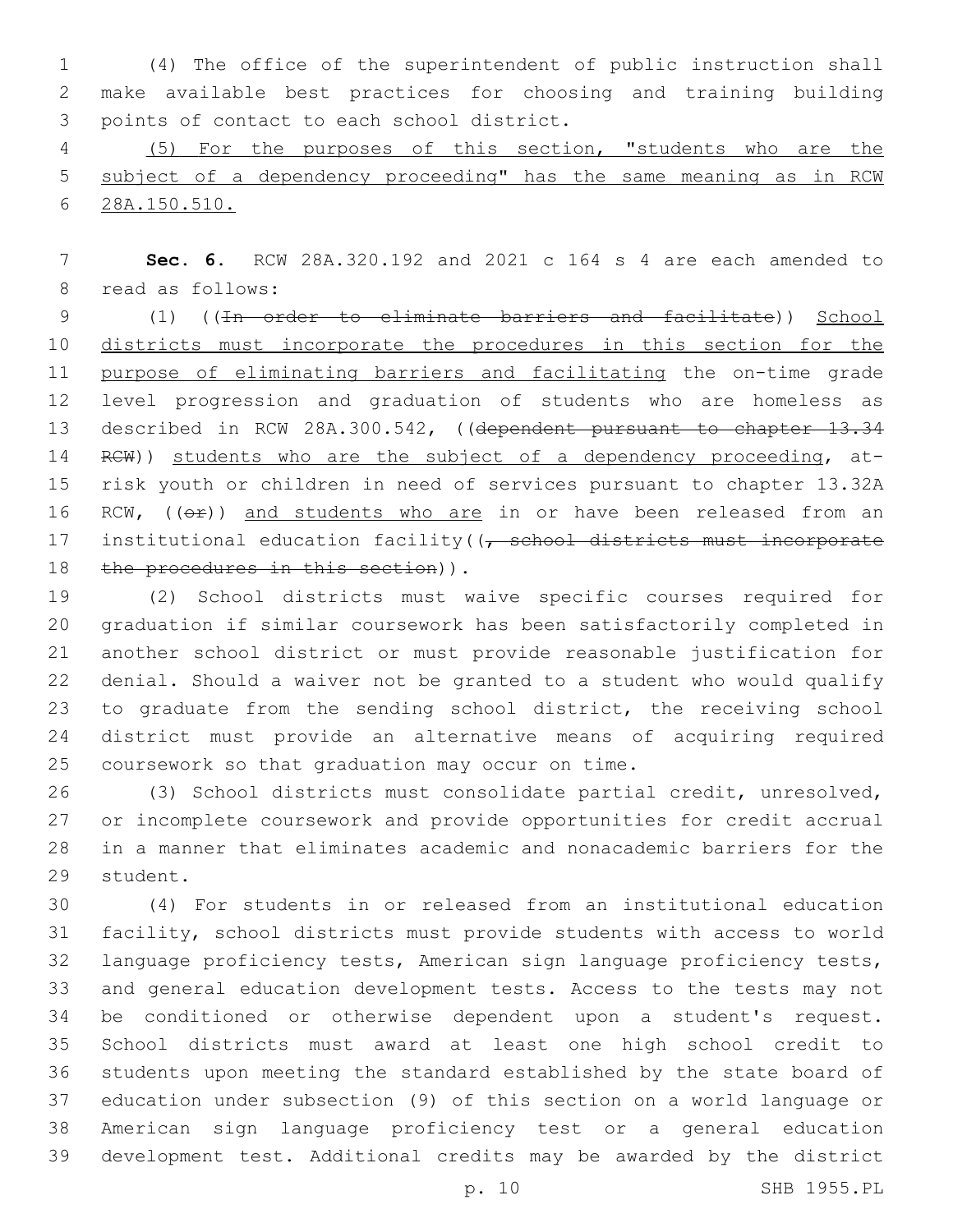if a student has completed a course or courses of study to prepare for the test. If the school district has a local policy for awarding mastery-based credit on state or local assessments, the school district must apply this policy for students in or released from an 5 institutional education facility.

 (5) For students who have been unable to complete an academic course and receive full credit due to withdrawal or transfer, school districts must grant partial credit for coursework completed before the date of withdrawal or transfer and the receiving school must accept those credits, apply them to the student's academic progress or graduation or both, and allow the student to earn credits regardless of the student's date of enrollment in the receiving 13 school.

 (6) Should a student who is transferring at the beginning or during the student's junior or senior year be ineligible to graduate from the receiving school district after all alternatives have been considered, the sending and receiving districts must ensure the receipt of a diploma from the sending district if the student meets the graduation requirements of the sending district.

 (7) The superintendent of public instruction shall adopt and distribute to all school districts lawful and reasonable rules prescribing the substantive and procedural obligations of school 23 districts to implement these provisions.

 (8) Should a student have enrolled in three or more school districts as a high school student and have met state requirements but be ineligible to graduate from the receiving school district 27 after all alternatives have been considered, the receiving school district must waive its local requirements and ensure the receipt of 29 a diploma.

 (9) The state board of education, in consultation with the office of the superintendent of public instruction, shall identify the scores students must achieve in order to meet the standard on world language or American sign language proficiency tests and general education development tests in accordance with subsection (4) of this 35 section.

 (10) For the purposes of this section, "institutional education facility" and "school district" have the same meaning as in RCW 28A.190.005.38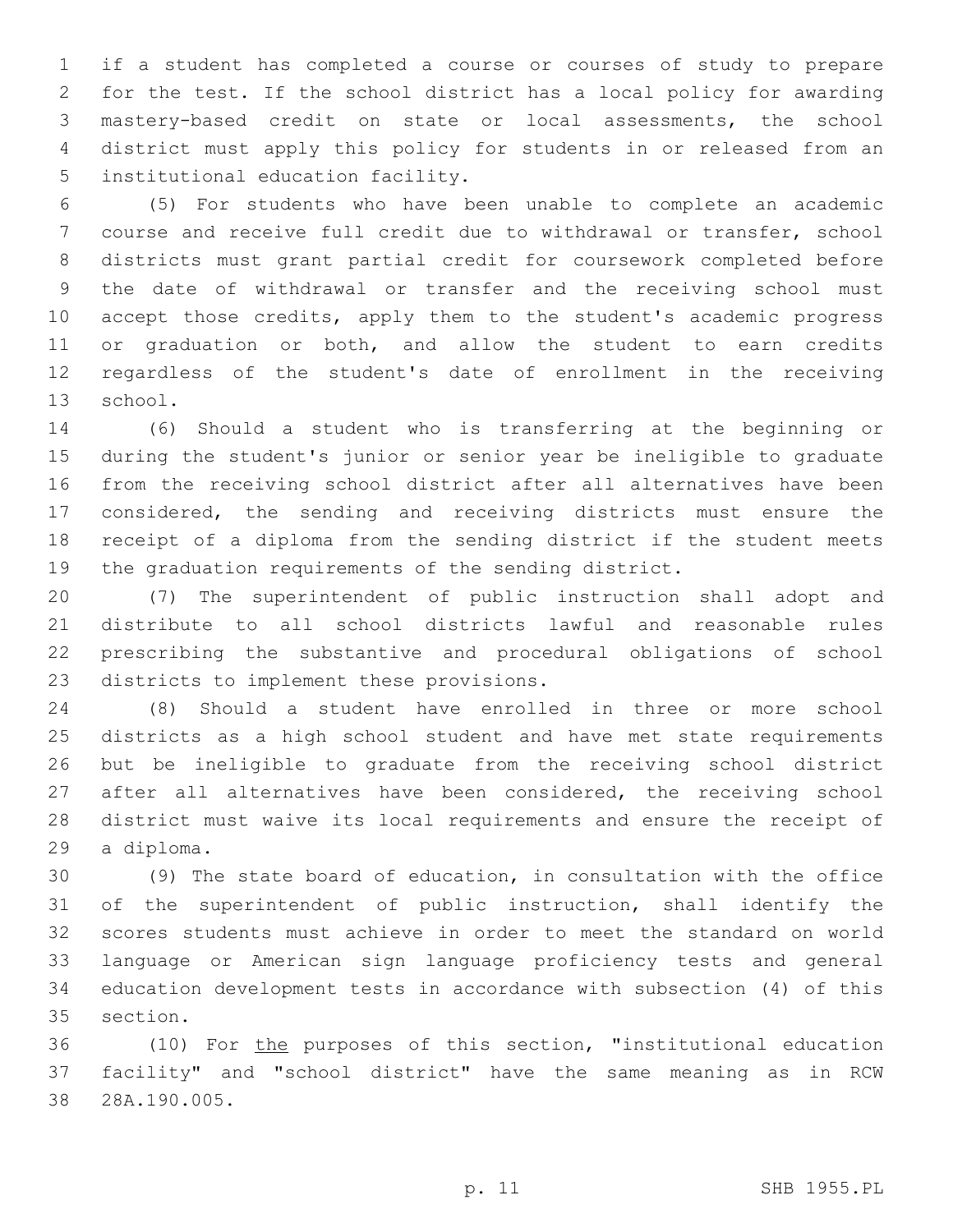(11) For the purposes of this section, "students who are the 2 subject of a dependency proceeding" has the same meaning as in RCW

28A.150.510.

 **Sec. 7.** RCW 28B.117.020 and 2019 c 406 s 43 are each amended to 5 read as follows:

 The definitions in this section apply throughout this chapter 7 unless the context clearly requires otherwise.

 (1) "Apprentice" means a person enrolled in a state-approved, federally registered, or reciprocally recognized apprenticeship 10 program.

 (2) "Apprenticeship" means an apprenticeship training program approved or recognized by the state apprenticeship council or similar 13 federal entity.

 (3) "Cost of attendance" means the cost associated with attending a particular institution of higher education as determined by the office, including but not limited to tuition, fees, room, board, books, personal expenses, and transportation, plus the cost of reasonable additional expenses incurred by an eligible student and approved by a financial aid administrator at the student's school of 20 attendance.

 (4) "Federal foster care system" means the foster care program under the federal unaccompanied refugee minors program, Title 8 23 U.S.C. Sec. 1522 of the immigration and nationality act of 1965, as 24 amended.

 (5) "Financial need" means the difference between a student's cost of attendance and the student's total family contribution as determined by the method prescribed by the United States department 28 of education.

 (6) "Homeless" or "homelessness" means without a fixed, regular, and adequate nighttime residence as set forth in the federal McKinney-Vento homeless assistance act, 42 U.S.C. Sec. 11301 et seq.

 (7) "Independent college or university" means a private, nonprofit institution of higher education, open to residents of the state, providing programs of education beyond the high school level leading to at least the baccalaureate degree, and accredited by the Northwest association of schools and colleges, and other institutions as may be developed that are approved by the student achievement council as meeting equivalent standards as those institutions 39 accredited under this section.

p. 12 SHB 1955.PL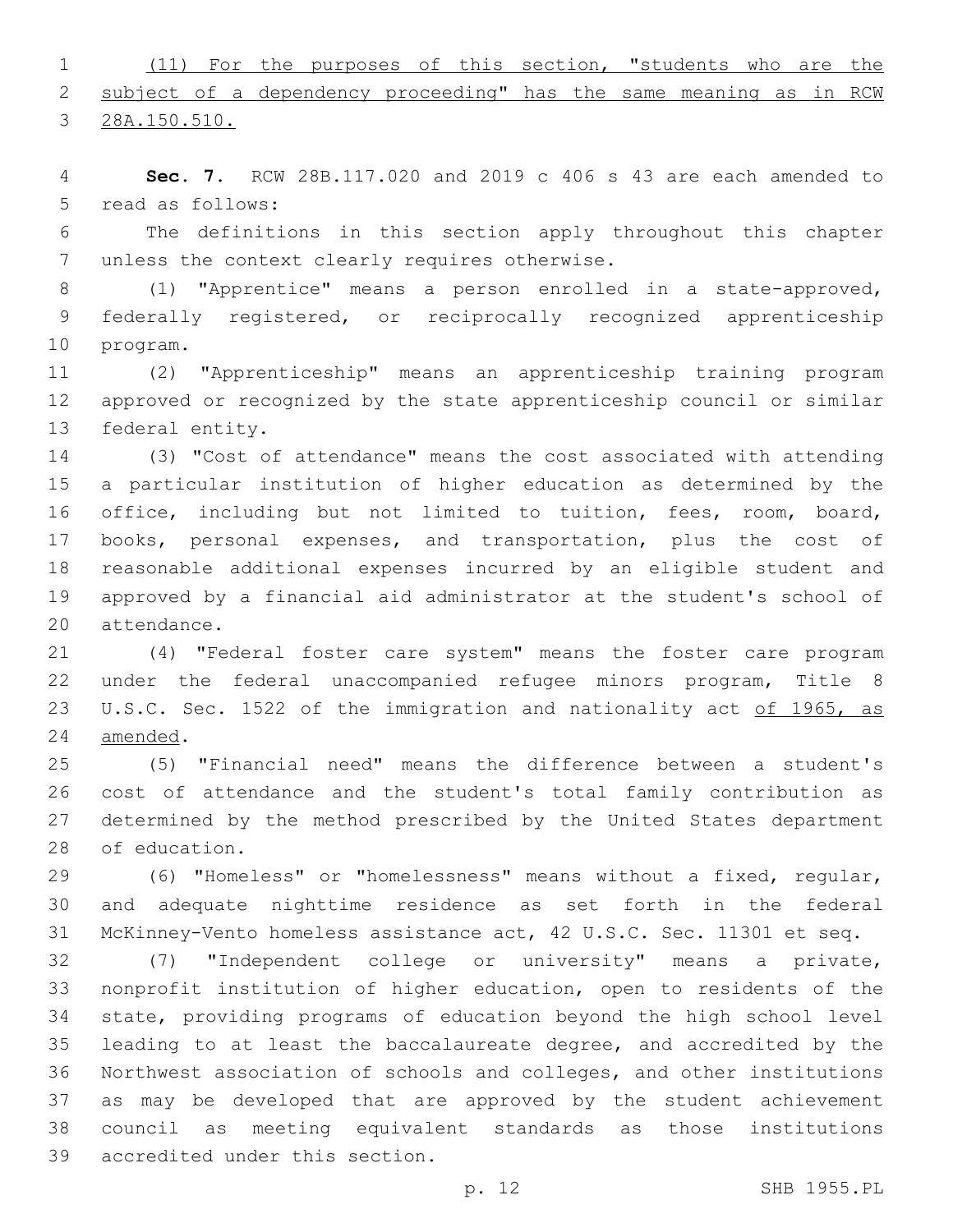(8) "Institution of higher education" means any institution eligible to and participating in the Washington college grant 3 program.

 (9) "Occupational-specific costs" means the costs associated with entering an apprenticeship or preapprenticeship, including but not limited to fees, tuition for classes, work clothes, rain gear, boots, 7 occupation-specific tools.

(10) "Office" means the office of student financial assistance.

 (11) "Preapprenticeship" means an apprenticeship preparation program recognized by the state apprenticeship council and as defined 11 in RCW 28C.18.162.

 (12) "Program" means the passport to careers program created in 13 this chapter.

 (13) "State foster care system" means out-of-home care pursuant to a dependency and includes the placement of dependents from other states who are placed in Washington pursuant to orders issued under the interstate compact on the placement of children, chapter 26.34 18 RCW.

 (14) "Tribal court" has the same meaning as defined in RCW 20 13.38.040.

 (15) "Tribal foster care system" means an out-of-home placement 22 under a dependency order from a tribal court.

 (16) "Unaccompanied" means a youth or young adult experiencing homelessness while not in the physical custody of a parent or 25 quardian.

 **Sec. 8.** RCW 74.13.550 and 2003 c 112 s 2 are each amended to 27 read as follows:

28 (1) It is the policy of the state of Washington that, whenever 29 practical and in the best interest of the child, children ((placed into foster care)) who are the subject of a dependency proceeding 31 shall remain enrolled in ((the schools they were attending at the 32 time they entered foster care)) their schools of origin.

 (2) For the purposes of this section, "children who are the subject of a dependency proceeding" means a child or youth who is located in Washington state and the subject of a shelter care or dependency order pursuant to chapter 13.34 RCW, and "school of 37 origin" means the school in which a child is enrolled at the time of placement in foster care. If a child's foster care placement changes,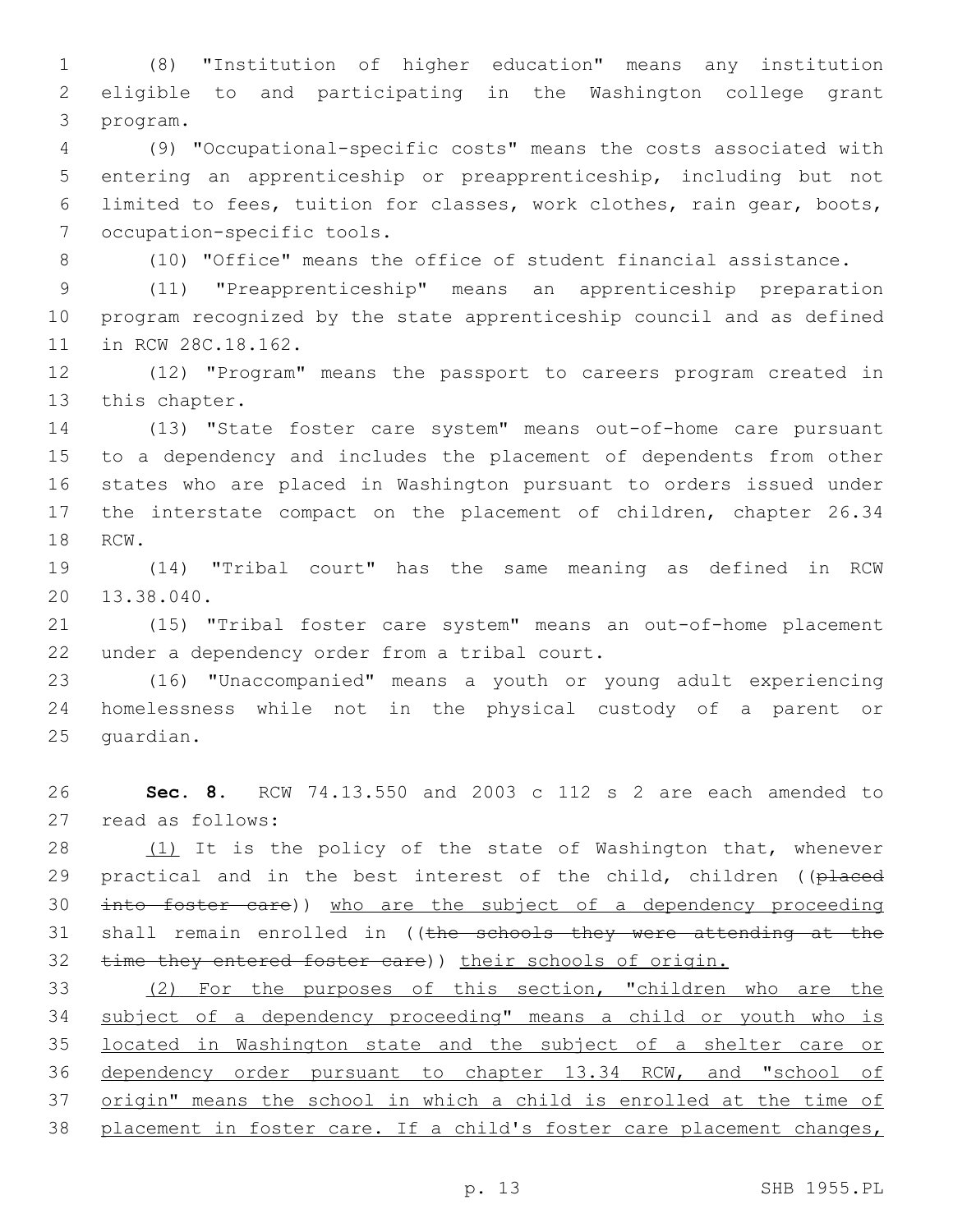1 the school of origin must be considered the school in which the child

2 is enrolled at the time of the placement change.

3 **Sec. 9.** RCW 74.13.560 and 2018 c 284 s 59 and 2018 c 139 s 4 are each reenacted and amended to read as follows:4

 (1) The administrative regions of the department shall, in collaboration with school districts within their region as required by RCW 28A.225.360, develop protocols specifying specific strategies for communication, coordination, and collaboration regarding the status and progress of children in out-of-home care placed in the 10 region, and children in the region who are the subject of a dependency proceeding. The purpose of the protocols is to maximize 12 the educational continuity and achievement for the children ((in out-13 of-home care)). The protocols must include methods to assure effective sharing of information, consistent with RCW 28A.225.330.

15 (2) The protocols required by this section must also include 16 protocols for making best interest determinations for students in 17 out-of-home care, and children who are the subject of a dependency 18 proceeding that comply with RCW 28A.225.350. The protocols for making 19 best interest determinations ((for students in out-of-home care)) 20 must be implemented before changing the school placement of a 21 student.

22 (3) For the purposes of this section, "children who are the 23 subject of a dependency proceeding" means a child or youth who is 24 located in Washington state and the subject of a shelter care or 25 dependency order pursuant to chapter 13.34 RCW, and "out-of-home 26 care" has the same meaning as in RCW 13.34.030.

27 **Sec. 10.** RCW 74.13.631 and 2018 c 139 s 5 are each amended to 28 read as follows:

29 (1) Consistent with the provisions for making best interest 30 determinations established in RCW 28A.225.350 and 74.13.560, the 31 department shall provide ((youth residing in out-of-home care)) 32 students who are the subject of a dependency proceeding with the 33 opportunity to remain enrolled in ((the school he or she was 34 attending prior to out-of-home placement)) their school of origin, 35 unless the safety of the  $((\text{youth}))$  student is jeopardized, or a 36 relative or other suitable person placement approved by the 37 department is secured for the ((youth)) student, or it is determined 38 not to be in the ((youth's)) student's best interest ((to remain

p. 14 SHB 1955.PL